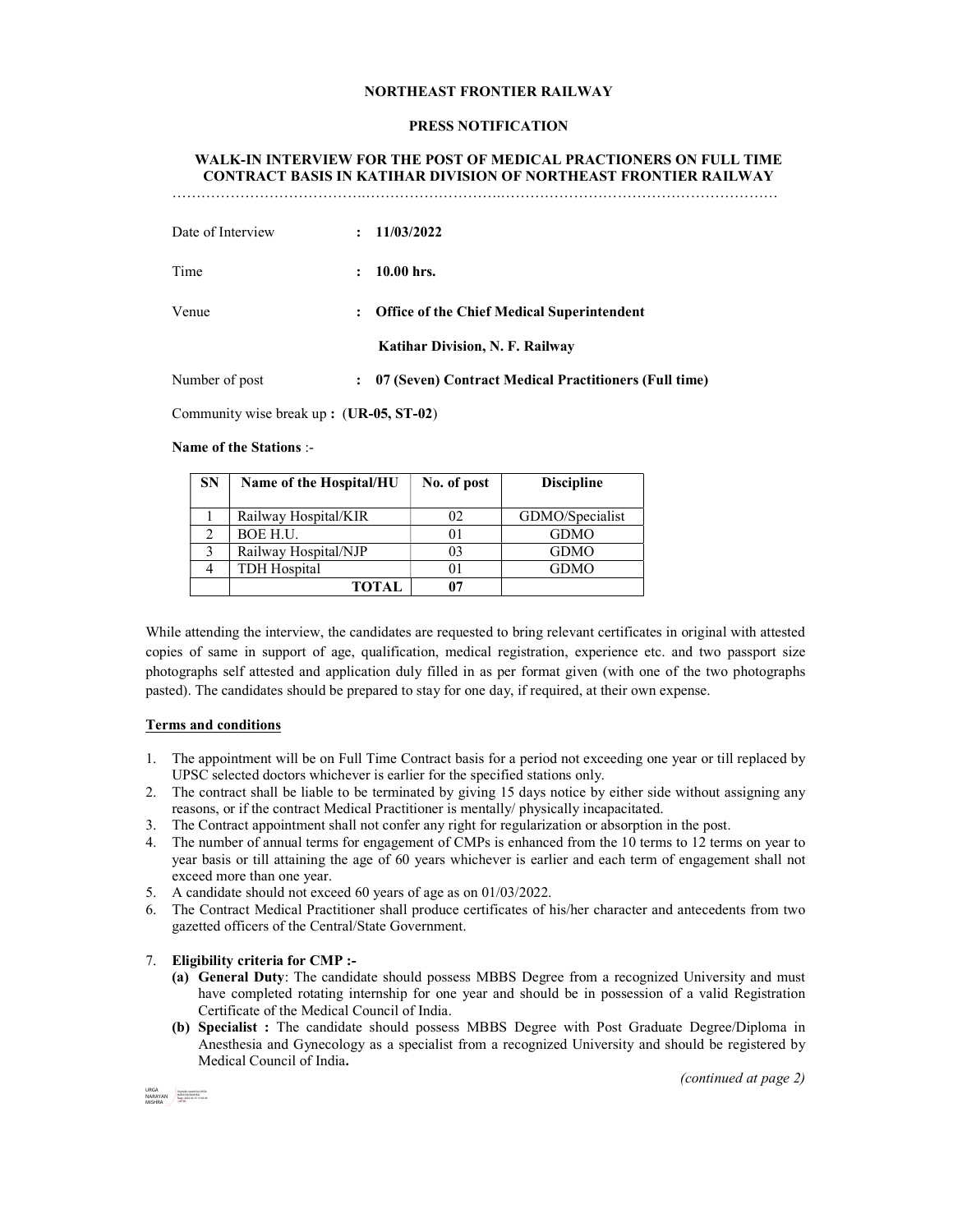#### 8. OTHER FACILITIES :

One set of  $1<sup>st</sup>$  class complimentary pass for self & family during each contract which shall be issued after three months of regular contract service(except retired railway doctors).

Contract Medical Practitioner can avail free medical treatment for self only. Other conditions apply.

Expenses on out station journey connected with contracted work will be borne by the Railway. Daily allowance at specified rates will be admissible for such work.

9. Monthly fee :-  $\int$  The fee indicated against each is subject to (a) For Specialist– Rs.95,000/- (PM) the condition that no Govt. accommodation (Full Time)  $1^{st}$  year) the condition that no Govt. accommodation is provided. If Govt. accommodation is provided, an amount equivalent to th (Full Time)  $(1<sup>st</sup> year)$  is provided. If Govt. accommodation is Rs.105,000/- (PM) provided, an amount equivalent to the sum ( $2<sup>nd</sup>$  year onwards) of HRA & license fee of the accommodation (b) For General Duty–Rs.75,000/-(PM)  $\vert$  so provided will be deducted from the (Full time) monthly remuneration.

of HRA & license fee of the accommodation

## 10. AGE:

- (a) Not exceeding 60 years as on 01/03/2022 (5 years age relaxation for SC/ST and 3 years for OBC) (b) Reservation Policy will be followed as per extant rules.
- 11. Those doctors who have already been engaged for 12 terms in Indian Railway need not apply.
- 12. If required Specialists are not available, administration will have the liberty to select suitable GDMOs against Specialist vacancies
- 13. The CMP shall attend to all normal tasks, which any medical practitioner is conventionally doing. He/She will also attend to emergencies and accidents.
- 14. The CMP shall be governed in respect of matters not referred to in these terms and conditions by any orders/amendments to the terms contract issued by the Railways from time to time.

## Other Terms and conditions

- 15. Selected candidate will be subjected to medical examination and only medically fit candidates will be engaged at CMP.
- 16. The contract Medical Practioner who enters into contract with Railway will not have any claim or right for his/her continuity or automatic extension of the terms of contract.
- 17. During the validity of the contract, the CMP will be at liberty to terminate the contract for betterment of his/her career or any other ground by giving 15 days prior notice to the Railways. The contract can also be terminated by Railways at any time during the contract by giving 15 days notice without assigning any reasons whatsoever. The contract shall also be terminated by the Railways administration if the CMP is found to be mentally or physically incapacitated.
- 18. Engagement as CMP will not confer any right for automatic regularization or absorption in Railways.
- 19. The CMP may avail of free medical treatment for self only except operations categorized as 'Special' in para 622(8) of IRMM 2000 and treatment normally available at super specially centre from his/her respective zonal railway hospitals during the currency of contract.
- 20. The details instructions, with regard to the duties while in contract in Railways shall be given to CMP concerned in the event of selection along with the offer of engagement.
- 21. Appearance in the interview will not vest any right upon the candidate to be engaged at CMP and no reasons will be cited or commutation shall be made with the candidate in the event of candidate not getting selected.
- 22. The administration reserves absolute right to cancel this notification without assigning any reason(s).
- 23. No Railway privilege passes/PTOs shall be admissible to the Retired Railway Doctors engaged as CMP in his/her capacity of CMP. However, 'Duty passes', as per eligibility would be provided for outstation duties to the CMPs.
- 24. The applicants may indicate their preference of posting in the Application form. However, this is not binding on the administration and they are liable to be posted as per administrative requirement.
- 25. If the candidate conceals any facts, which should have been brought to the notice of the Railway, the whole responsibility will be of the candidate and appropriate action will be taken as per extant rules.

URGA NARAYAN MISHRA NARAYAN MISHRA Date: 2022.02.15 13:47:10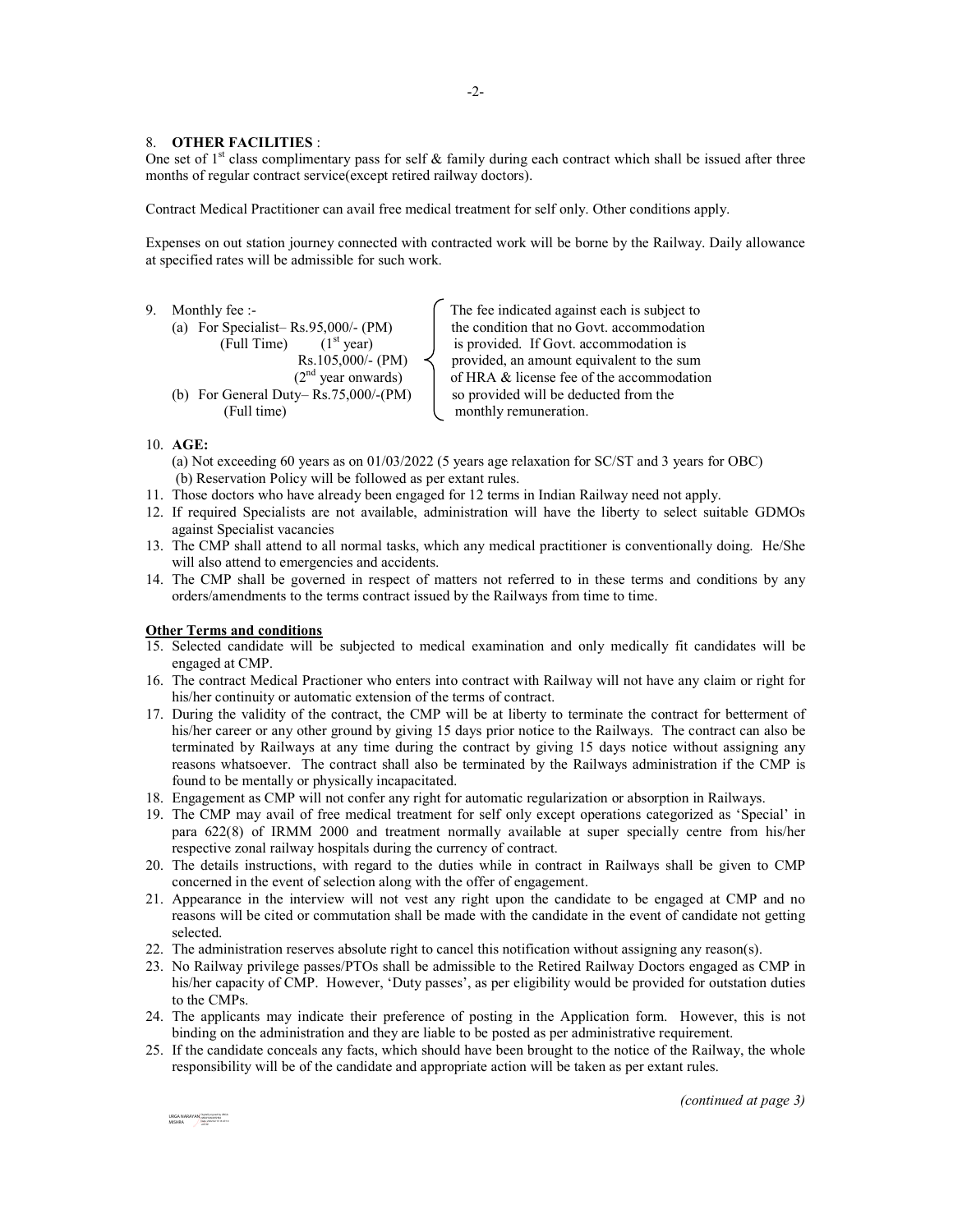## ADDITIONAL TERMS AND CONDITIONS OF THE CONTRACT FOR RETIRED GOVERNMENT MEDICAL OFFICERS OF STATE GOVERNMENT AND CENTRAL GOVERNMENT

- 1. The appointment will be on Full time Contract basis for a period not exceeding one year or till the regular incumbent joins or attains the age of 65 years whichever is earlier.
- 2. The Contract appointment shall not confer any claim or right for continuity in service or automatic extension of the terms of contract.
- 3. A candidate should not exceed 65 years of age as on 01/03/2022.

4. Monthly free :-

| $Rs.46,000/-(PM)$                                        | The fee indicated against each is subject to the condition that                                  |  |  |
|----------------------------------------------------------|--------------------------------------------------------------------------------------------------|--|--|
| (Subject to the condition that no Govt. accommodation is | provided. If Govt.                                                                               |  |  |
|                                                          | remuneration $+$ pension drawn should accommodation is provided, an amount equivalent to the sum |  |  |
| not exceed the last pay drawn)                           | of HRA & license fee of the accommodation so provided will                                       |  |  |
|                                                          | be deducted from the monthly remuneration.                                                       |  |  |

5. For retired Govt. Medical Officer the number of terms of engagement is 05 in Indian Railway subject to the age limit of 65 years.

The willing eligible candidates who satisfy the requisite qualification  $\&$  age and are willing for the above engagement are requested to report with all certificates for "WALK-IN-INTERVIEW' in the office of the CHIEF MEDICAL SUPERINTENDENT, N.F.RAILWAY KATIHAR, BIHAR-854105 on 11/03/2022 at 10.00 hrs. with copies of all certificates/testimonials IN ORIGINAL and attested true copies and also two passport size photographs. In the event of any wrong information/fake academic certificates/ testimonials etc, the candidates will liable to be take up under Govt. of India's law in force.

Encl : Application format.

URGA<br>NARAYAN<br>MISHRA Digitally signed by URGA NARAYAN MISHRA Date: 2022.02.15 13:47:32 +05'30'

(U.N. Mishra) Sr.Divisional Personnel Officer N.F. Railway/Katihar

No. E/227/Rectt/CMP/KIR/2022 Date : 15/02/2022

Copy for kind information to : -

- 1) PCMD/NFR
- 2) PCPO/NFR
- 3) CPRO/NFR
- 4) DRM/KIR
- 5) ADRM/KIR
- 6) ADRM/NJP
- 7) CMS/KIR
- 8) CMS/NJP
- 9) Notice Board.

URGA NARAYAN MISHRA Digitally signed by URGA NARAYAN MISHRA Date: 2022.02.15 13:47:51 +05'30'

(U.N. Mishra) Sr.Divisional Personnel Officer N.F. Railway/Katihar